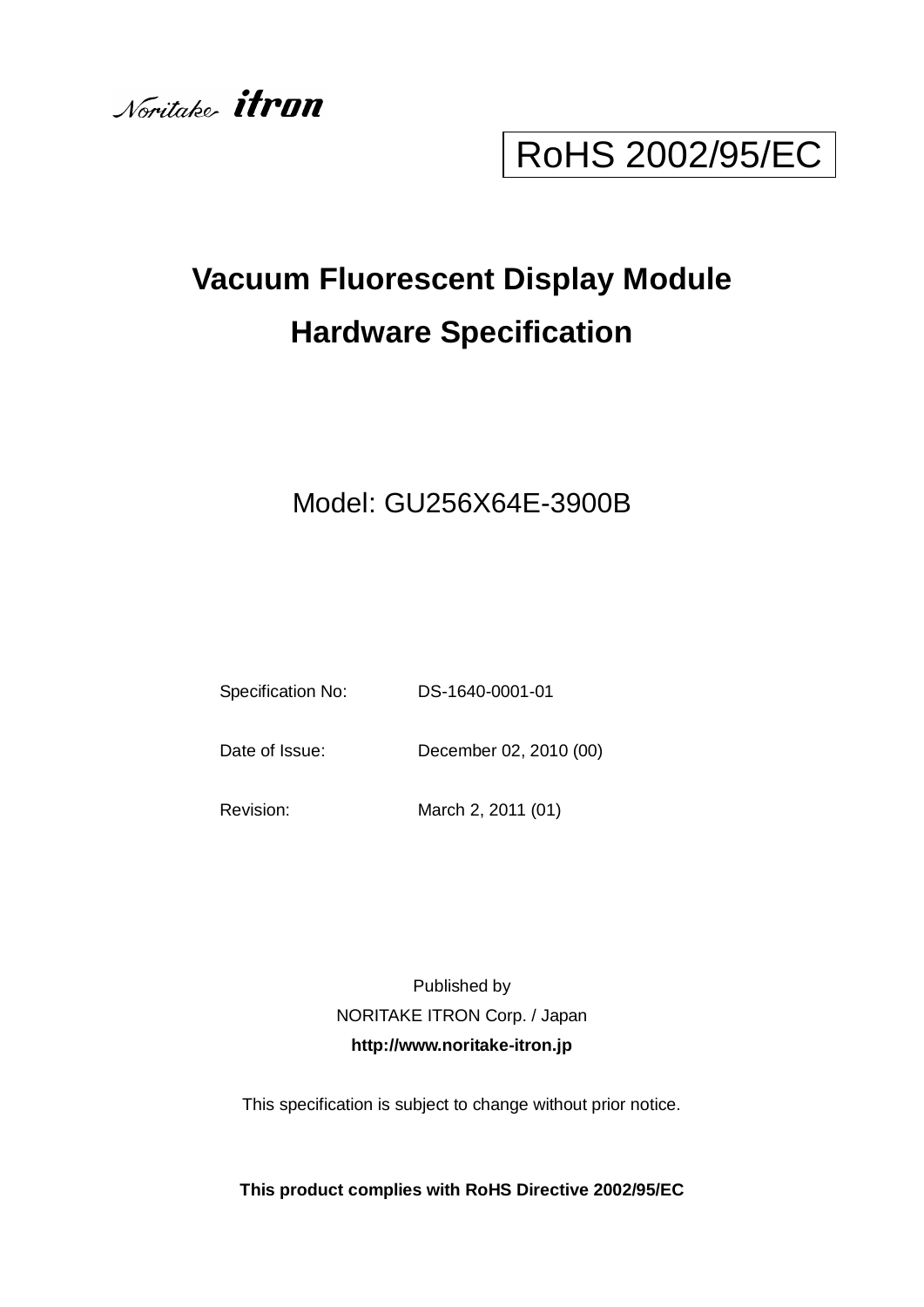## Contents

| 1            |      |                                                                                              |  |
|--------------|------|----------------------------------------------------------------------------------------------|--|
|              | 1.1  |                                                                                              |  |
|              | 1.2  |                                                                                              |  |
|              | 1.3  |                                                                                              |  |
|              | 1.4  |                                                                                              |  |
| $\mathbf{2}$ |      |                                                                                              |  |
| 3            |      |                                                                                              |  |
|              | 3.1  |                                                                                              |  |
|              | 3.2  |                                                                                              |  |
|              | 3.3  |                                                                                              |  |
| 4            |      |                                                                                              |  |
| 5            |      |                                                                                              |  |
| 6            |      |                                                                                              |  |
| 7            |      |                                                                                              |  |
|              |      |                                                                                              |  |
| 8            |      |                                                                                              |  |
|              | 8.1  |                                                                                              |  |
|              |      | 8.1.1 Parallel interface timing 1 (Not applicable for bit image data transfer in DMA mode) 5 |  |
|              |      |                                                                                              |  |
|              |      |                                                                                              |  |
| 9            |      |                                                                                              |  |
|              | 9.1  |                                                                                              |  |
| 10           |      |                                                                                              |  |
|              | 10.1 |                                                                                              |  |
|              | 10.2 |                                                                                              |  |
|              | 10.3 |                                                                                              |  |
|              | 10.4 |                                                                                              |  |
| 11           |      |                                                                                              |  |
|              |      |                                                                                              |  |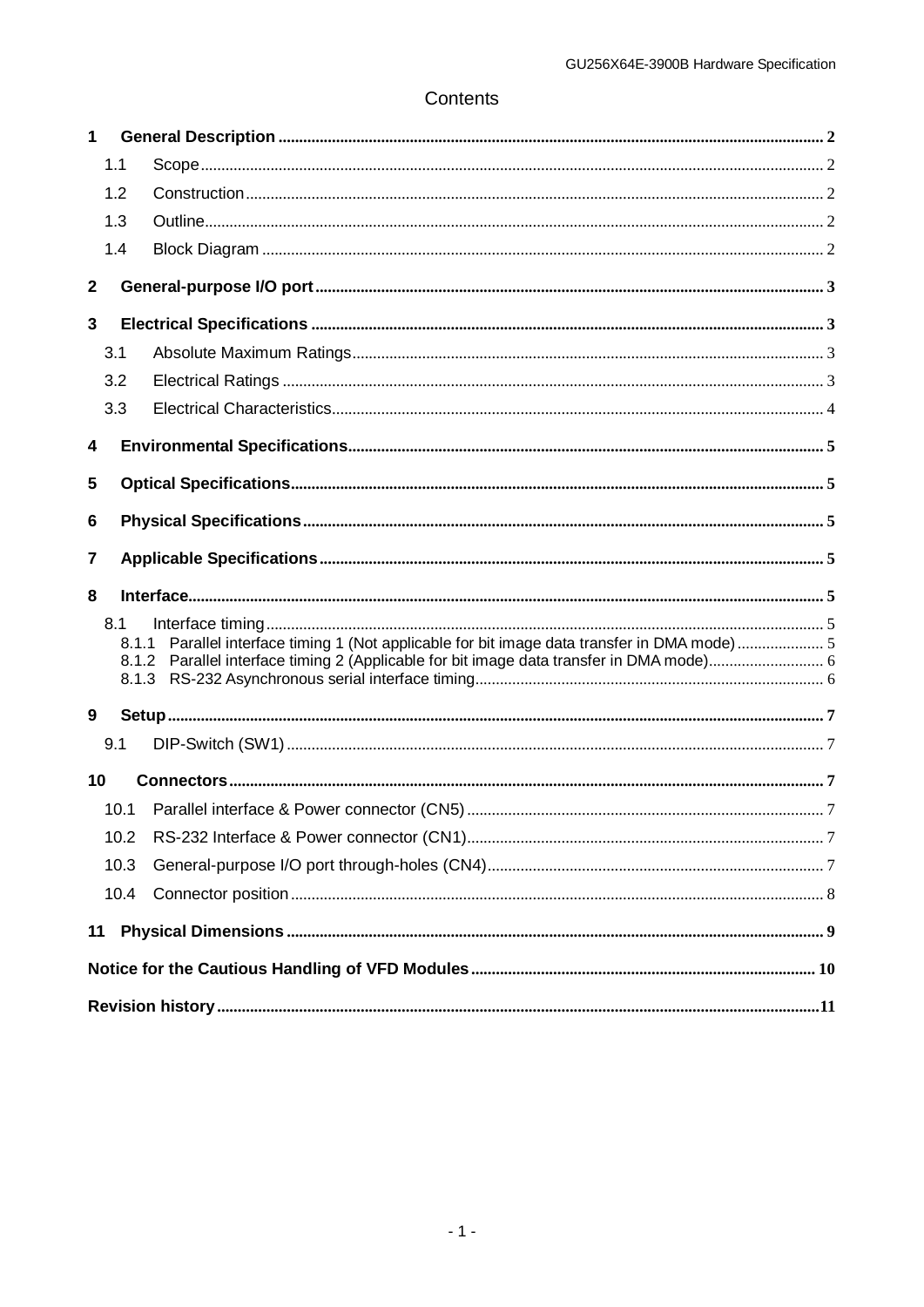#### <span id="page-2-0"></span>**1 General Description**

#### <span id="page-2-1"></span>**1.1 Scope**

This specification covers the hardware aspects of the GU256X64E-3900B vacuum fluorescent graphic display module.

#### <span id="page-2-2"></span>**1.2 Construction**

The module consists of a 256 × 64 dot graphic BD-VFD, refresh RAM, character generator, DC/DC converter, display controller, and all necessary control logic. The module can simultaneously display graphic patterns and characters on the screen.

#### <span id="page-2-3"></span>**1.3 Outline**

| Power supply:               | $+5$ V <sub>DC</sub> only                      |
|-----------------------------|------------------------------------------------|
| Interface:                  | Parallel interface (CMOS)                      |
|                             | Serial interface (Asynchronous, RS-232 -level) |
| I/O port:                   | 12 bits General-purpose I/O port               |
| Protocol:                   | Direct mode                                    |
|                             | Packet mode                                    |
| Function:                   | Character display                              |
|                             | Graphic display                                |
|                             | Control command                                |
|                             | Display action command                         |
|                             | Draw command                                   |
|                             | Window function                                |
|                             | General-purpose I/O port control               |
|                             | Macro, Program Macro function                  |
|                             | Character and Bit Image download function      |
|                             | Memory SW                                      |
|                             | Display power auto-OFF function                |
|                             | General-purpose data storage                   |
| For full details, refer to: |                                                |
|                             |                                                |

DS-1600-0008-XX: GU-3900B series "General Function" Software Specification. DS-1600-0006-XX: "Program Macro" software specification.

#### <span id="page-2-4"></span>**1.4 Block Diagram**

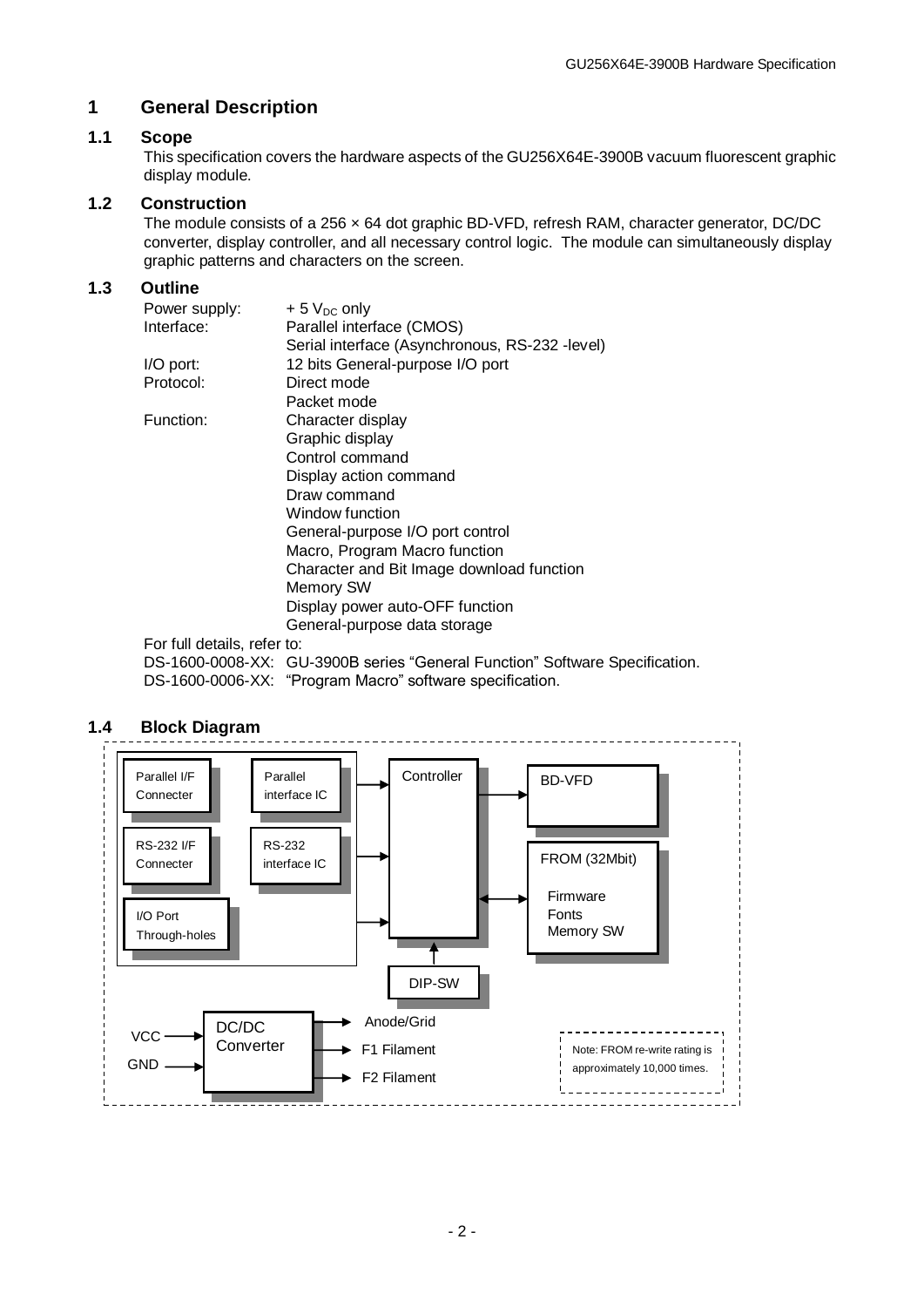#### +5V +5V General-purpose I/O Port - VCC  $47kΩ$ 47Ω GND Port0-b7 O-Input/Output port 47kΩ ×8 47Ω Port0-b0 O 47kΩ **CPU** 47Ω Port1-b3 O Input/Output port 47kΩ ×4 47Ω Port1-b0 O VCC O GND<sub>O</sub>  $\frac{1}{H}$ GU256X64E-3900B

### <span id="page-3-0"></span>**2 General-purpose I/O port**

Refer to [3.3](#page-4-0) Electrical Characteristics, "General-purpose I/O port supply Voltage".

For controlling, refer to "General Function" Software Specification, "I/O Port Input / Output setting", "I/O Port Output", and "I/O Port Input".

## <span id="page-3-1"></span>**3 Electrical Specifications**

## <span id="page-3-2"></span>**3.1 Absolute Maximum Ratings**

#### **Power Supply Voltage**

| Parameter                   | Symbol | Min.   | Typ. | Max. | Unit | Note |
|-----------------------------|--------|--------|------|------|------|------|
| Power Supply Voltage        | VCC    | $-0.3$ | -    | +6.0 | VDC  |      |
| <b>Logic Supply Voltage</b> |        |        |      |      |      |      |

|                   | Parameter      | Symbol | Min.   | Typ. | Max.      | Unit | Note |
|-------------------|----------------|--------|--------|------|-----------|------|------|
| Parallel I/F      | $D0 - D7$ , WR | VpIN   | $-0.3$ | -    | $VCC+0.3$ | VDC  |      |
| <b>RS-232 I/F</b> | RXD, DSR       | VsIN   | $-25$  | -    | $+25$     | VDC  |      |

#### **I/O port supply Voltage**

| Parameter | Symbol         | Min. | $\tau_{\text{VP}}$ . | Max.                     | Unit    | Note |  |
|-----------|----------------|------|----------------------|--------------------------|---------|------|--|
| I/O port  | Port 0, Port 1 | √iIN | $-0.3$               | $\overline{\phantom{0}}$ | VCC+0.3 | VDC  |  |

#### <span id="page-3-3"></span>**3.2 Electrical Ratings**

| Parameter            | Svmbol | Min. | 'yp. | Max. | Unit | Note |
|----------------------|--------|------|------|------|------|------|
| Power Supply Voltage | VCC    | 4.75 | 5.0  | 5.25 | VDC  |      |

All driving voltage for the VFD is converted from the on-board DC/DC converter.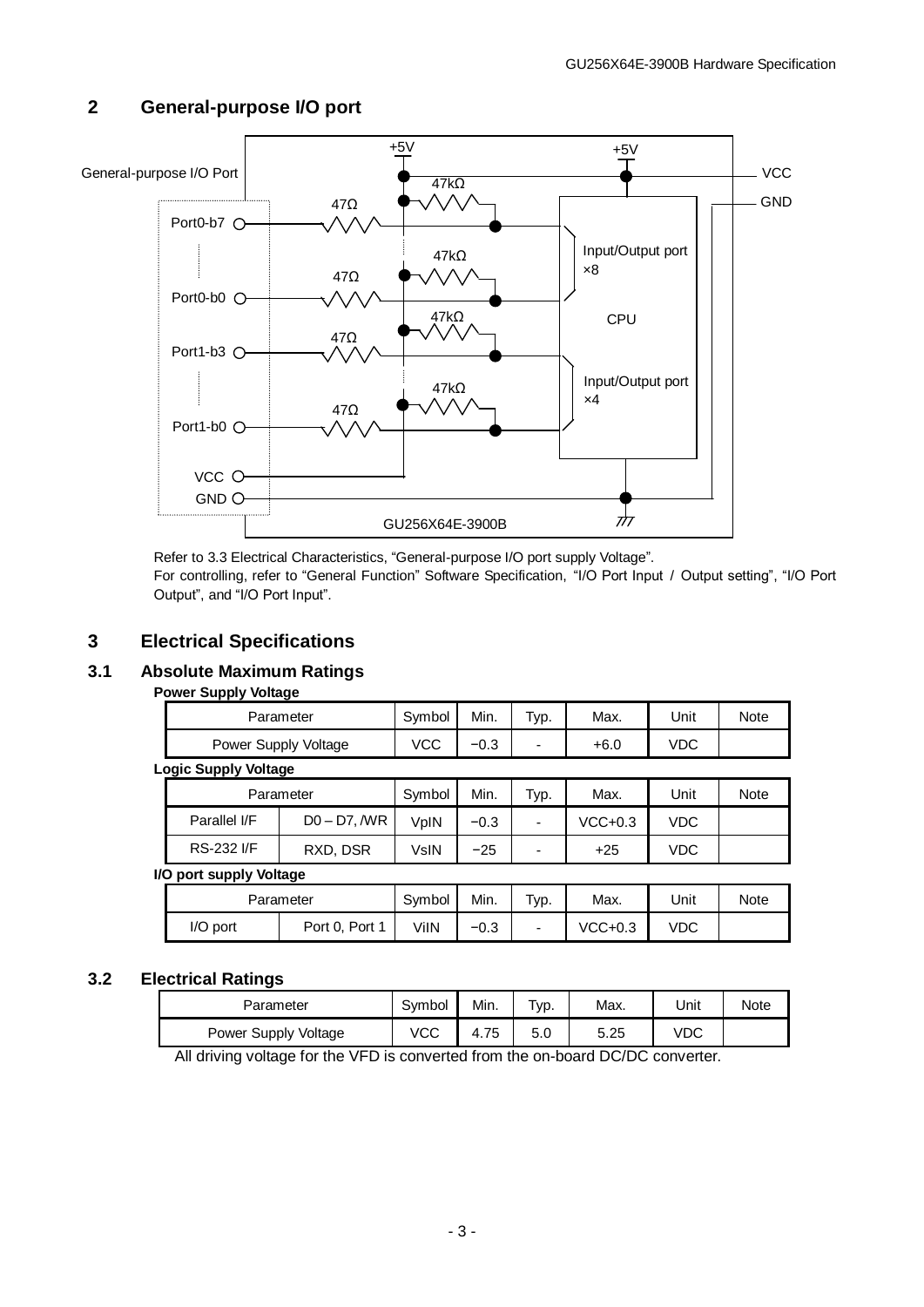## <span id="page-4-0"></span>**3.3 Electrical Characteristics**

#### **Logic input/output condition**

Measuring Conditions: Ambient temperature = 25 ºC, VCC=5.0VDC

| Parameter         |                                   | Symbol      | Min.      | Typ.                     | Max.   | Unit        | Condition       | <b>Note</b> |
|-------------------|-----------------------------------|-------------|-----------|--------------------------|--------|-------------|-----------------|-------------|
|                   | Logic input current               | <b>IpIH</b> |           | $\overline{\phantom{a}}$ | 1.0    | <b>uADC</b> |                 |             |
|                   | $D0 - D7$ , $M$ R                 | <b>IpIL</b> |           |                          | $-200$ | <b>uADC</b> |                 |             |
| Parallel I/F      | Logic input voltage               | VplH        | $0.8$ VCC |                          | VCC    | VDC.        |                 |             |
|                   | $D0 - D7$ , $M$ R                 | VpIL        | 0         |                          | 0.2VCC | VDC.        |                 |             |
|                   | Logic output voltage              | VpOH        | 3.5       |                          | VCC    | <b>VDC</b>  | $IOH = -10µA$   |             |
|                   | <b>RDY</b>                        | VpOL        | 0         |                          | 0.6    | <b>VDC</b>  | $IOL=4mA$       | (1)         |
|                   | Logic input voltage               | <b>VsIH</b> | 3         |                          | 15     | <b>VDC</b>  |                 |             |
|                   | RXD, DSR                          | VsIL        | $-15$     |                          | -3     | <b>VDC</b>  |                 |             |
| <b>RS-232 I/F</b> | Logic output voltage              | VsOH        | 5         |                          | ۰      | VDC.        | $RL = 3k\Omega$ |             |
|                   | TXD, DTR                          | VsOL        |           |                          | $-5$   | <b>VDC</b>  |                 |             |
|                   | Logic input Impedance<br>RXD, DSR | <b>RsIN</b> | 3         |                          |        | kΩ          |                 |             |

(1) "RDY" terminal is open collector (pulled-up by 47kΩ)



#### **General-purpose I/O port supply Voltage**

Measuring Conditions: Ambient temperature = 25 ºC, VCC=5.0VDC

|                 | Parameter            | Symbol | Min.      | Typ. | Max.   | Unit        | Condition        | Note |
|-----------------|----------------------|--------|-----------|------|--------|-------------|------------------|------|
|                 | Logic input current  | lilH   |           |      | 1.0    | <b>uADC</b> |                  |      |
|                 | Port 0.1             | lilL   |           |      | $-200$ | <b>uADC</b> |                  |      |
| General-purpose | Logic input voltage  | VilH   | 4.1       |      | VCC    | <b>VDC</b>  |                  |      |
| $I/O$ port      | Port 0, 1            | VilL   |           |      | 0.8    | <b>VDC</b>  |                  |      |
|                 | Logic output voltage | ViOH   | $VCC-0.6$ |      |        |             | VDC   IOH=-200µA |      |
|                 | Port 0, 1            | ViOL   |           |      | 0.5    | VDC         | $IOL=1.6mA$      |      |

#### **General-purpose I/O port output permissible current**

Measuring Conditions: Ambient temperature = 25 ºC, VCC=5.0VDC

|                 | Parameter                               | Symbol      | Min.                     | Typ.                     | Max. | Unit        | Condition | Note |
|-----------------|-----------------------------------------|-------------|--------------------------|--------------------------|------|-------------|-----------|------|
|                 | Output permissible                      | liOH        | $\overline{\phantom{a}}$ | $\overline{\phantom{a}}$ | 1.5  | <b>mADC</b> |           |      |
| General-purpose | current Port 0, 1<br>(Single port)      | <b>IiOL</b> |                          |                          | 2    | <b>mADC</b> |           |      |
| I/O port        | Output permissible                      | <b>IiOH</b> |                          |                          |      | ImADCI      |           |      |
|                 | current Port 0, 1<br>(Sum of all ports) | <b>IiOL</b> |                          |                          | 30   | mADCl       |           |      |

**Output current should not exceed the values in the above table.**

**If driving LED or other device directly, insert appropriate current limiter into output line.**

#### **Power Supply condition**

Measuring Conditions: Ambient temperature = 25 ºC, VCC=5.0VDC

| Parameter                | Symbol | Min. | Tvp. | Max. | Unit | Condition         |
|--------------------------|--------|------|------|------|------|-------------------|
| Power Supply Current 1   | ICC1   | ۰    | 1.16 | 1.50 | ADC. | All dots ON       |
| Power Supply Current 2   | ICC2   |      | 0.84 | 1.09 | ADC. | All dots OFF      |
| Power Supply Current 3   | ICC3   |      | 80   | 120  | mADC | Display power OFF |
| <b>Power Consumption</b> |        |      | 5.8  | 7.5  | W    | All dots ON       |

**Note:**

**The rise time of supply voltage should not exceed 100ms.**

**Inrush current at power-on may exceed twice normal current.**

**Display power OFF: Refer to "General Function" Software Specification, "Display power ON/OFF/auto-OFF" command.**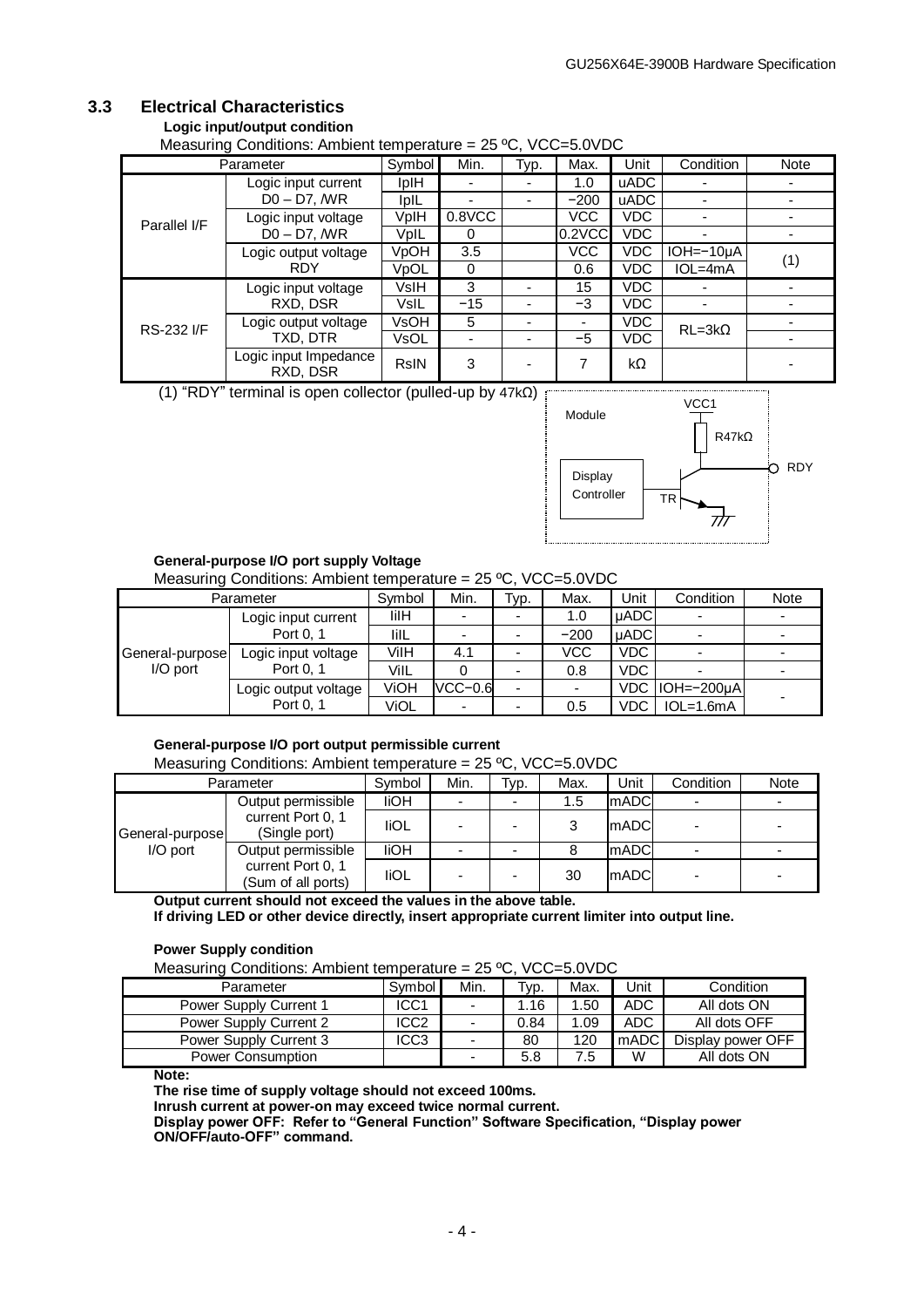## <span id="page-5-0"></span>**4 Environmental Specifications**

| Operating temperature: | $-40$ to $+70$ °C                                                                  |
|------------------------|------------------------------------------------------------------------------------|
| Storage temperature:   | $-40$ to +85 °C                                                                    |
| Storage humidity:      | 20 to 80 % R.H (Non Condensing)                                                    |
|                        | Vibration (non-operating): 10-55-10Hz, all amplitude 1mm, 30 minutes, X-Y-Z        |
|                        | Shock (non-operating): 392m/s <sup>2</sup> (40G) 9ms X-Y-Z, 3 times each direction |

## <span id="page-5-1"></span>**5 Optical Specifications**

| Luminance:             | 350cd/m <sup>2</sup> Min. (700cd/m <sup>2</sup> Typ.) |
|------------------------|-------------------------------------------------------|
| Color of illumination: | Green (Blue Green)                                    |

#### <span id="page-5-2"></span>**6 Physical Specifications**

Number of dots: 16,384 (256 × 64) Display area:  $140.65$ mm  $\times$  35.05mm  $(X \times Y)$ Dot size:  $0.4$ mm  $\times$  0.4mm  $(X \times Y)$ Dot pitch: 0.55mm  $\times$  0.55mm  $(X \times Y)$ Weight: Approximately 210g

## <span id="page-5-3"></span>**7 Applicable Specifications**

| Applicable reliability specification: | TT-99-3102 |
|---------------------------------------|------------|
| Applicable production specification:  | TT-98-3413 |

#### <span id="page-5-4"></span>**8 Interface**

Parallel and RS-232 Serial interfaces are available on this module.

### <span id="page-5-5"></span>**8.1 Interface timing**

#### <span id="page-5-6"></span>**8.1.1 Parallel interface timing 1 (Not applicable for bit image data transfer in DMA mode)**



Note: RDY=0 (BUSY) is output after every byte.

Internal receive buffer capacity is 256 bytes. After data is input, RDY signal is immediately set to RDY=0 (BUSY) until the received byte is stored to the receive buffer. If the internal receive buffer is full, RDY signal will remain BUSY until space for 1 byte becomes available. The required time for this varies, depending on the type of commands and rate at which data is input. The RDY signal should always be checked before writing data.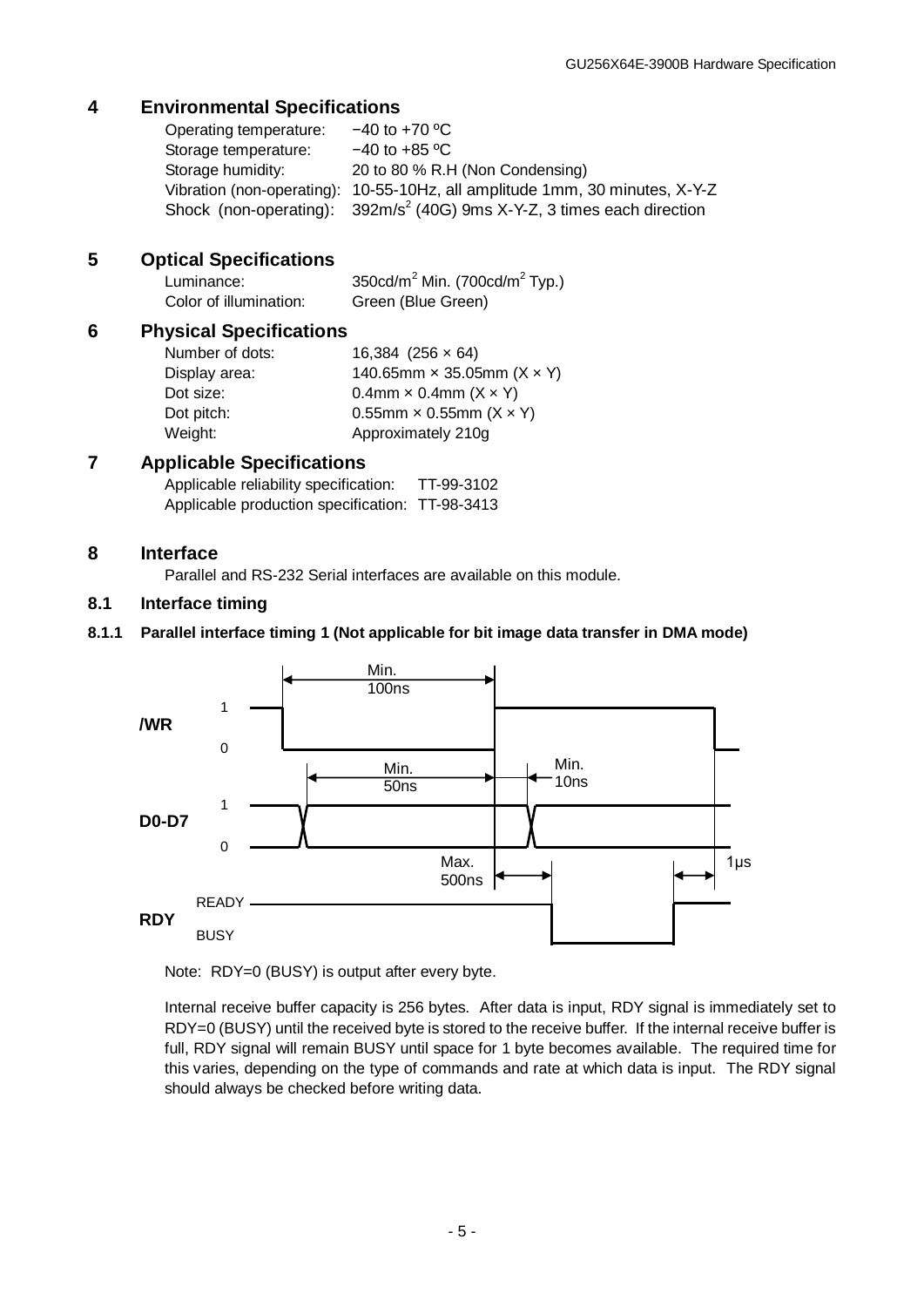#### <span id="page-6-0"></span>**8.1.2 Parallel interface timing 2 (Applicable for bit image data transfer in DMA mode)**



Note: Monitoring RDY signal is not necessary for bit image data transfer in DMA mode.

#### <span id="page-6-1"></span>**8.1.3 RS-232 Asynchronous serial interface timing**



The above timing is RS-232 level. Logical value is the inverse of the above. (VsIH: 0, VsIL: 1)

Interface:

| <b>Baud rate</b> | 4800, 9600, 19200, 38400 (default), 57600, 115200bps              |  |  |
|------------------|-------------------------------------------------------------------|--|--|
|                  | (Selected by DIP SW and Memory-SW)                                |  |  |
| Parity           | None (default), Even, Odd                                         |  |  |
| Format           | Start (1 bit) + Data (8 bits) $[+$ Parity (1 bit)] + Stop (1 bit) |  |  |
| Handshake        | DTR, DSR                                                          |  |  |

Buffer Capacity

| <b>Receive buffer</b>  | 256 bytes |
|------------------------|-----------|
| <b>Transmit buffer</b> | 128 bytes |
|                        |           |

DTR signal change timing

| DTR change           | 1 (READY) $\rightarrow$ 0 (BUSY) | $0$ (BUSY) $\rightarrow$ 1 (READY) |
|----------------------|----------------------------------|------------------------------------|
| Receive buffer space | 32 bytes or less                 | 64 bytes or more                   |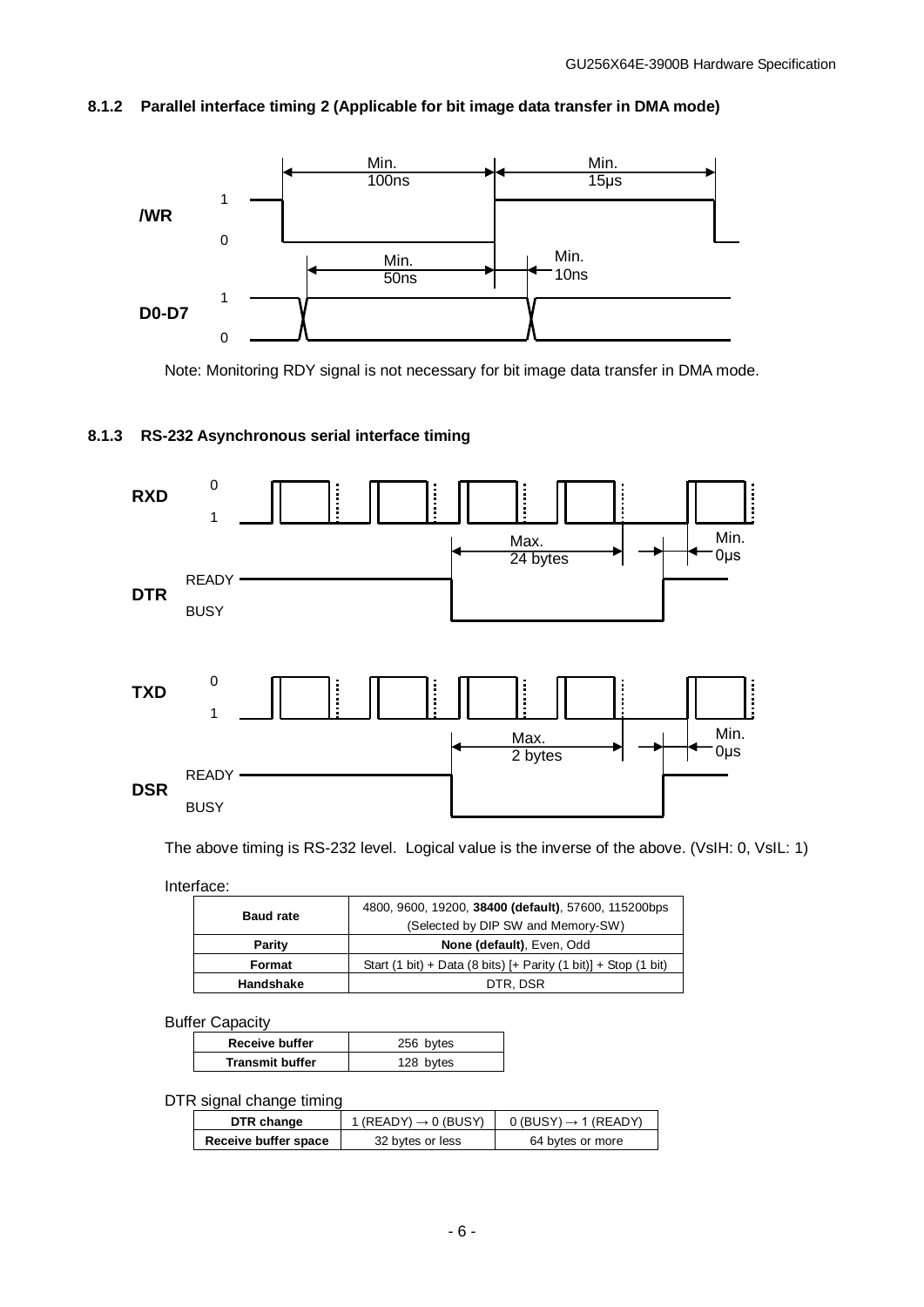## <span id="page-7-0"></span>**9 Setup**

### **9.1 DIP-Switch (SW1)**

<span id="page-7-1"></span>

| SW No. | <b>Function</b>              | <b>Default</b> |
|--------|------------------------------|----------------|
|        |                              | Off            |
| 2      | Display address select       | Off            |
| 3      | (For multi-connection)       | Off            |
|        |                              | Off            |
| 5      | RS-232 interface setting     | Off            |
| 6      | Command mode select          | Off            |
|        | <b>Operating Mode select</b> | Off            |
| ጸ      | Protocol select              | $\cdot$ )ft    |

For DIP-SW setup details, refer to "General Function" Software Specification, "Setup".

#### <span id="page-7-2"></span>**10 Connectors**

#### <span id="page-7-3"></span>**10.1 Parallel interface & Power connector (CN5)**

| Pin<br>No. | Signal<br>name | <b>Function</b>   | <b>Direction</b> | <b>Pin</b><br>No. | <b>Signal</b><br>name | <b>Function</b>   | <b>Direction</b> |
|------------|----------------|-------------------|------------------|-------------------|-----------------------|-------------------|------------------|
|            | D7             | Data input        | Input            | 2                 | D6                    | Data input        | Input            |
| 3          | D5             | Data input        | Input            | 4                 | D <sub>4</sub>        | Data input        | Input            |
| 5          | D <sub>3</sub> | Data input        | Input            | 6                 | D <sub>2</sub>        | Data input        | Input            |
|            | D1             | Data input        | Input            | 8                 | D <sub>0</sub>        | Data input        | Input            |
| 9          | <b>GND</b>     | Ground            | Input            | 10                | /WR                   | Data write        | Input            |
| 11         | GND            | Ground            | Input            | 12                | <b>RDY</b>            | Display READY     | Output           |
| 13         | <b>GND</b>     | Ground            | Input            | 14                | <b>GND</b>            | Ground            | Input            |
| 15         | VCC            | Power supply (5V) | Input            | 16                | VCC                   | Power supply (5V) | Input            |

## <span id="page-7-4"></span>**10.2 RS-232 Interface & Power connector (CN1)**

| Pin No. | Signal name       | <b>Function</b>    | <b>Direction</b> |  |
|---------|-------------------|--------------------|------------------|--|
|         | <b>RXD</b>        | Data receive       | Input            |  |
| ⌒       | <b>DTR</b>        | Display busy       | Output           |  |
| 3       | <b>DSR</b>        | Host busy          | Input            |  |
|         | TXD               | Data send          | Output           |  |
| 5       | TEST <sup>*</sup> | TEST (Factory use) | Input            |  |
| 6       | VCC               | Power supply (5V)  | Input            |  |
|         | <b>GND</b>        | Ground             | Input            |  |

\* Factory use - leave this pin open

## <span id="page-7-5"></span>**10.3 General-purpose I/O port through-holes (CN4)**

| Pin<br>No. | Signal<br>name | <b>Function</b> | <b>Direction</b>  | <b>Pin</b><br>No. | Signal<br>name | <b>Function</b>   | <b>Direction</b>    |
|------------|----------------|-----------------|-------------------|-------------------|----------------|-------------------|---------------------|
|            | bit 7          |                 |                   | 8                 | bit 0          | Port 0            |                     |
| ◠          | bit 6          |                 |                   | 9                 | bit 3          |                   |                     |
| ົ          | bit 5          |                 | Input /<br>Output | 10                | bit 2          | Port 1            | Input $/$<br>Output |
|            | bit 4          | Port 0          |                   | 11                | bit 1          |                   |                     |
| 5          | bit 3          |                 |                   | 12                | bit 0          |                   |                     |
| 6          | bit 2          |                 |                   | 13                | <b>VCC</b>     | Power supply (5V) | Input               |
|            | bit 1          |                 |                   | 14                | <b>GND</b>     | Ground            | Input               |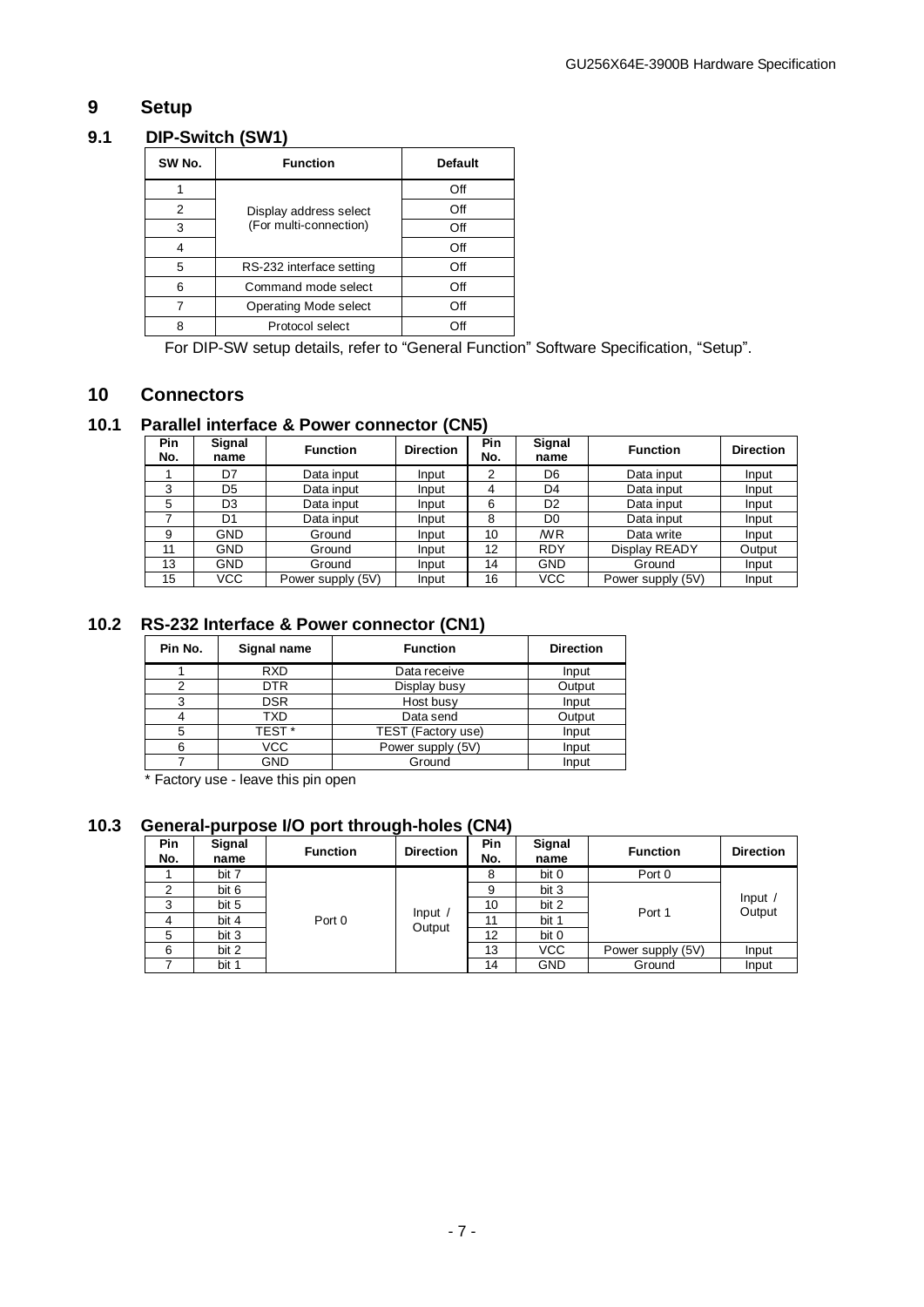#### <span id="page-8-0"></span>**10.4 Connector position**





IRISO: IMSA-9032B-16P or equivalent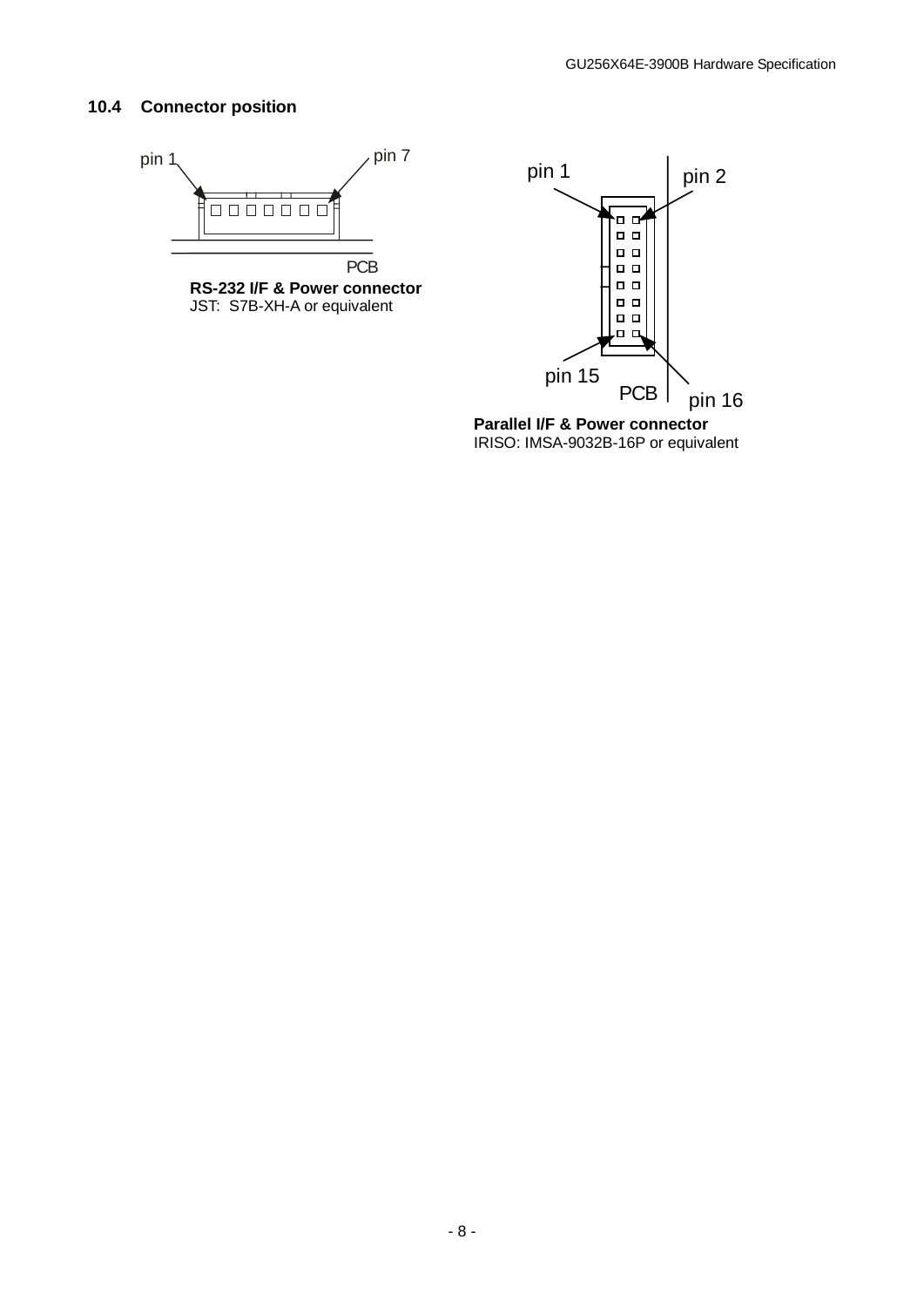

#### <span id="page-9-0"></span>**11 Physical Dimensions**

- 9 -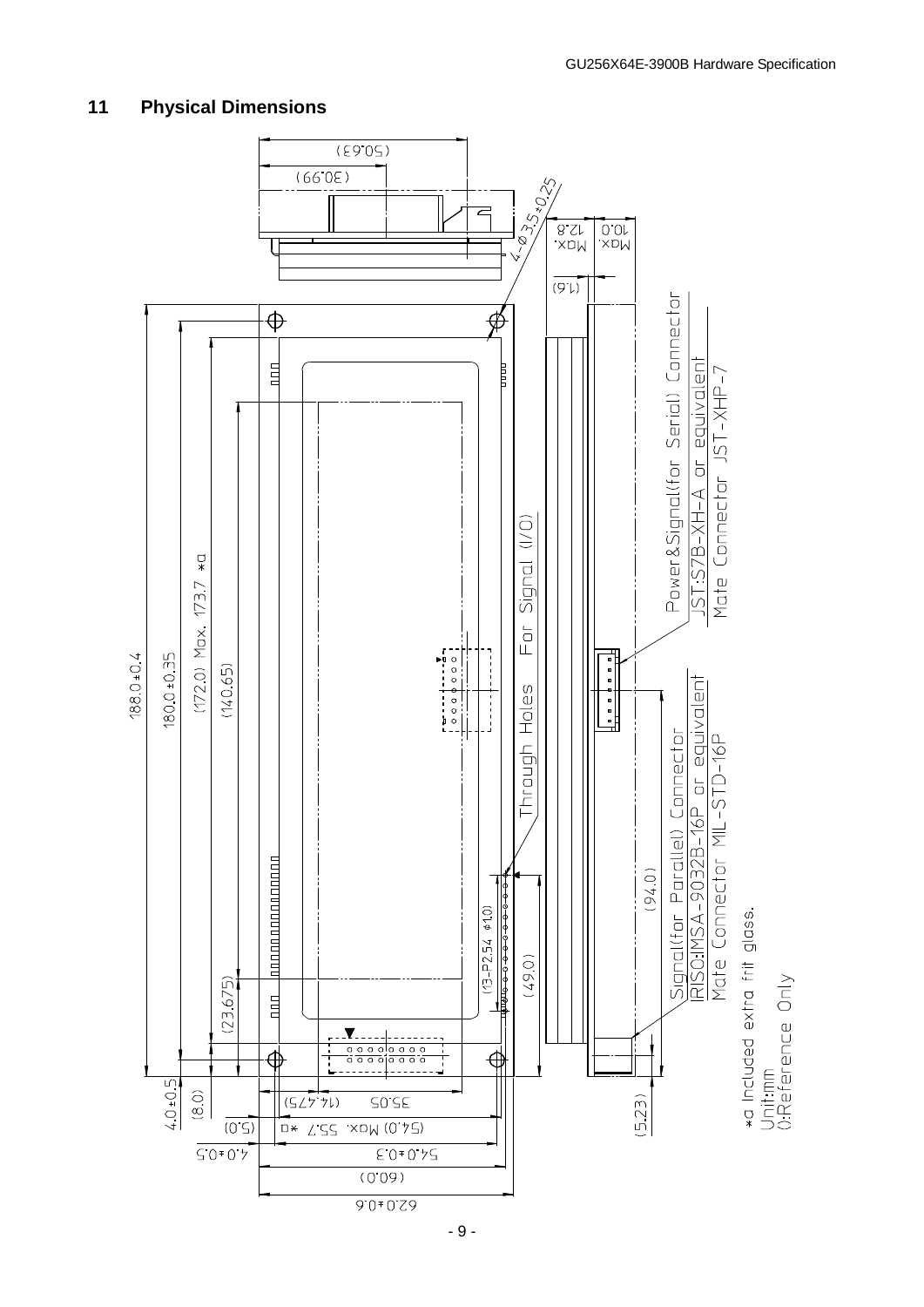## <span id="page-10-0"></span>**Notice for the Cautious Handling of VFD Modules**

#### Handling and Usage Precautions:

Please carefully follow the appropriate product application notes and operation standards for proper usage, safe handling, and maximum performance.

[VFD tubes are made of glass]

- The edges of the VFD glass envelope are not smooth, so it is necessary to handle carefully to avoid injuries to hands.
- Use caution to avoid breaking the VFD glass envelope, to prevent injury from sharp glass particles.
- The tip of the exhaust pipe is fragile so avoid shock from impact.
- It is recommended to allow sufficient open space surrounding the exhaust pipe to avoid possible damage.
- Please design the PCB for the VFD module within 0.3 mm warping tolerance to avoid any forces that may damage the display due to PCB distortion causing a breakdown of the electrical circuit leading to VFD failure.

#### [High voltage]

- Avoid touching conductive electrical parts, because the VFD module uses high voltage exceeding 30 100 volts.
- Even when electric power is turned off, it may take more than one minute for the electrical current to discharge.

#### [Cable connection]

- Do not unplug the power and/or data cables of VFD modules during operation, because unrecoverable damage may result.
- Sending input signals to the VFD module when not powered can cause I/O port damage.
- It is recommended to use a 30cm or shorter signal cable to prevent functional failures.

#### [Electrostatic charge]

 VFD modules need electrostatic-free packaging and protection from electrostatic charges during handling and usage. [Structure]

- During operation, VFD and VFD modules generate heat. Please consider sufficient heat radiation dissipation using heat sink solutions.
- Preferably, use UL-grade materials or components in conjunction with VFD modules.
- Warp and twist movement causes stress and may break VFDs and VFD modules. Please adhere to allowances within 0.3mm at the point of attachment.

#### [Power]

- Apply regulated power to the VFD module within specified voltages to protect from failures.
- VFD modules may draw in-rush current exceeding twice the typical current at power-on, so a power supply with sufficient capacity and quick starting of the power regulator is recommended.
- VFD module needs a specified voltage at the point of connection. Please use an adequate power cable to avoid a decrease in voltage. As a safety measure, a fuse or other over-current protection is recommended.

[Operating consideration]

- Illuminating phosphor will decrease in brightness during extended operation. If a fixed pattern illuminates for an extended period (several hours), the phosphor efficiency will decrease compared to the non-operating phosphor, causing non-uniform brightness. Please consider programming the display patterns to use all phosphor segments evenly. Scrolling may be a consideration for a period of time to refresh the phosphor condition and improve even illumination of the pixels.
- A signal cable 30cm or less is recommended to avoid possible disturbances to the signal.

[Storage and operating environment]

 Please use VFD modules under the recommended specified environmental conditions. Salty, sulfuric and dusty environments may damage the VFD module even during storage.

#### [Disposal]

 VFD uses lead-containing materials (RoHS directive exempts these lead compounds in the glass for electronic devices). When discarding VFDs or VFD modules, please adhere to applicable laws and regulations.

#### [Other cautions]

- Although the VFD module is designed to be protected from electrical noise, please plan your circuitry to exclude as much noise as possible.
- Do not reconstruct or repair the VFD module without our authorization. We cannot assure the quality or reliability of unauthorized reconstructed VFD modules.

#### Notice:

- We do not authorize the use of any patents that may be inherent in these specifications.
- Neither whole nor partial copying of these specifications is permitted without our approval. If necessary, please ask for assistance from our sales consultant.
- This product is not designed for military, aerospace, medical or other life-critical applications. If you choose to use this product for these applications, please ask us for prior consultation or we cannot accept responsibility for problems that may occur.

MBBZ-009-S18A